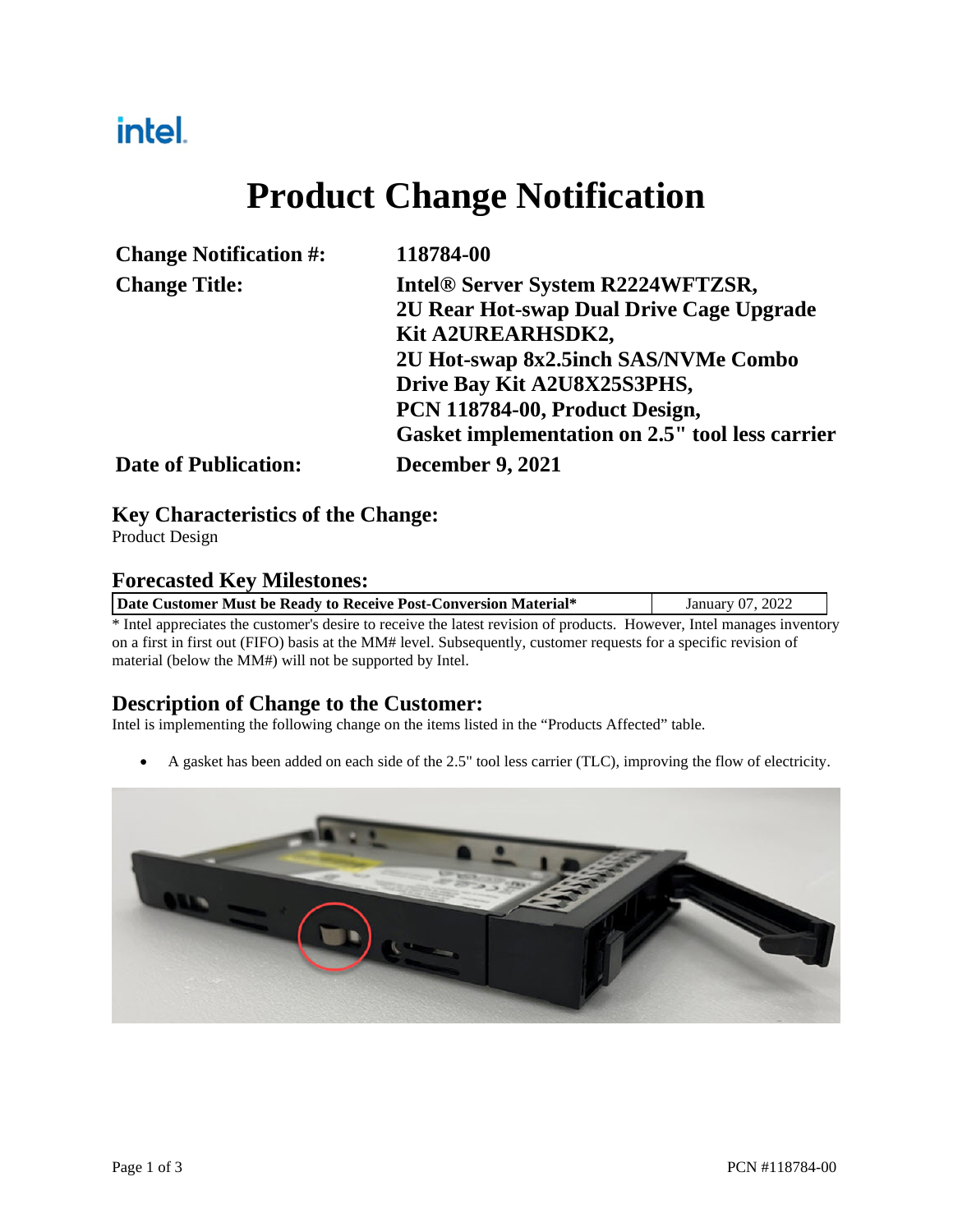### **Customer Impact of Change and Recommended Action:**

Intel anticipates no impact to customers. Please contact your local Intel Field Sales Rep if you have any further questions about these changes.

### **Products Affected/Intel Ordering Codes:**

| <b>Marketing Name</b>                                                      | <b>Product Code</b>                | MMH    | <b>Pre Change</b><br>TA | <b>Post Change</b><br>TA |
|----------------------------------------------------------------------------|------------------------------------|--------|-------------------------|--------------------------|
| 2U Hot-swap 8x2.5inch SAS/NVMe Combo<br>Drive Bay Kit A2U8X25S3PHS, Single | A2U8X25S3PHS                       |        | 955858 J12659-006       | J12659-007               |
| 2U Rear Hot-swap Dual Drive Cage Upgrade<br>Kit A2UREARHSDK2, Single       | A2UREARHSDK2   958243   J37326-003 |        |                         | J37326-004               |
| Intel® Server System R2224WFTZSR, Single                                   | R2224WFTZSR                        | 986051 | K39998-011              | K39998-012               |

### **PCN Revision History:**

| Date of Revision: |  |  |
|-------------------|--|--|
| December 9, 2021  |  |  |

**Date of Revision: Revision Number: Reason:**

00 Originally Published PCN